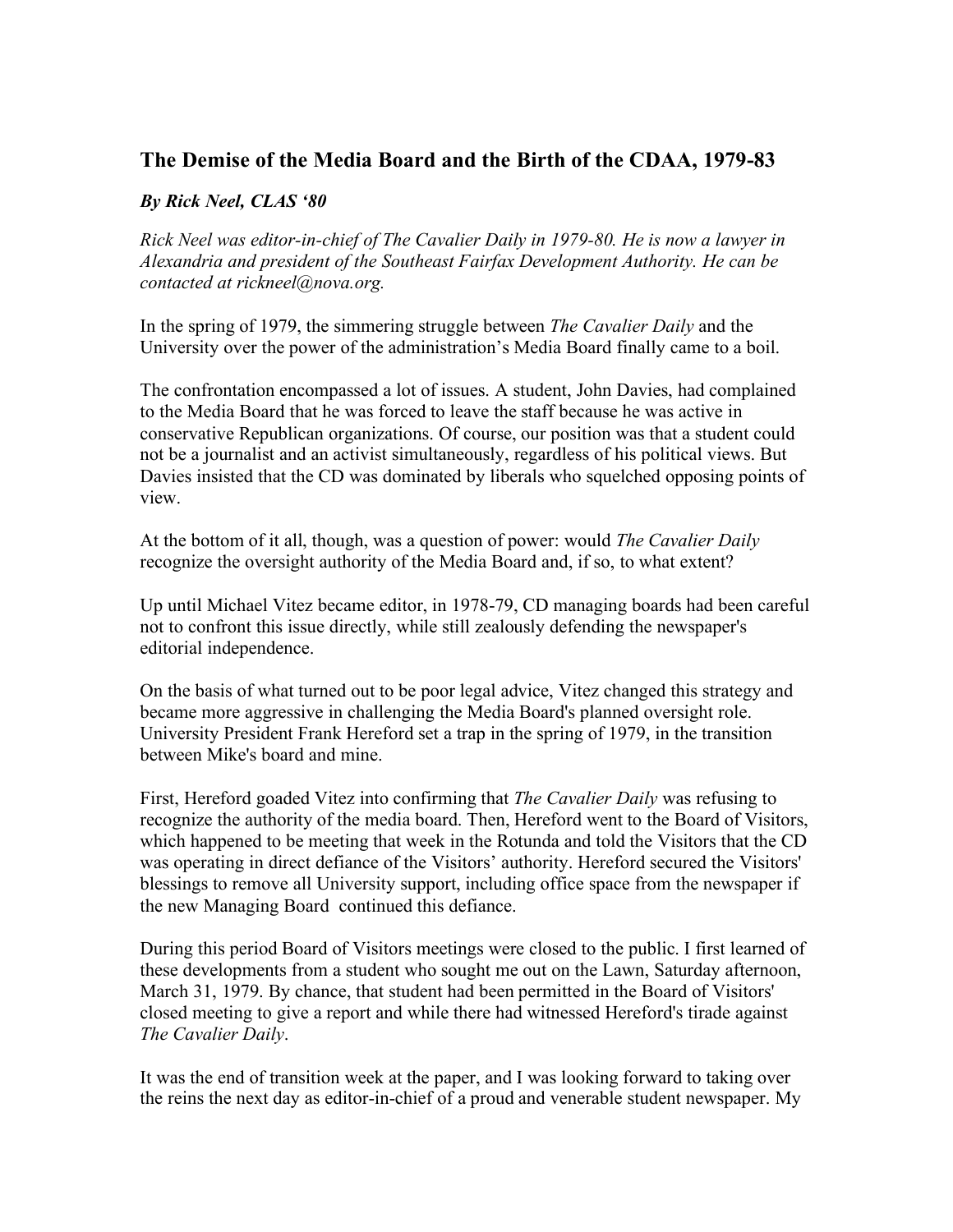reverie ended abruptly; I would have no honeymoon; I found myself in the middle of a crisis even before my first day on the job. Hereford had picked the most vulnerable time for *The Cavalier Daily* in which to launch his strike.

Hereford did not summon our Managing Board to his office to be officially informed until Monday, April 2 (my second day as editor-in-chief). Twenty-four years later, I can still see Hereford leaning back in his chair and trying to get his pipe started with his hands visibly shaking. Of course, he wasn't the only nervous guy in the room that day.

Mike Vitez sent me to see his lawyer, who eagerly assured me that he could rush into court and secure a temporary restraining order against the University Administration. This advice to me seemed too good to be true. I remember sitting in this lawyer's office on lawn furniture and noticing that the bookshelves were made of cinder blocks. Whether it was the advice itself or the dorm-style furnishings, I knew I would need to run this by another lawyer.

Hereford kept pressing to force our hand, and we agreed to leave temporarily our Newcomb Hall offices in response to his demands. We took up the *Daily Progress'* generous offer to use its facilities in the meantime to continue to publish *The Cavalier Daily*. I kept stalling until we could get a better understanding of our legal position.

That's where our alumni came into the picture. By then the story of our plight was being carried nationwide. From the beginning, I started receiving calls from Tim Wheeler, Steve Wells, Sam Barnes and other alumni. Thanks to the connections of our alumni, *The Cavalier Daily* soon had its own "dream team" of lawyers, led by respected Charlottesville attorney and alumnus Ted Hogshire and supported by the Student Press Law Center, the American Civil Liberties Union and other respected attorneys in Washington, D.C. and Richmond.

These lawyers carefully reviewed *The Cavalier Daily's* situation and gave me consistent advice. We would be highly unlikely to secure a TRO from a court. It was not enough merely to articulate a fear that the media board might use its authority to exercise prior restraint on the newspaper's editorial content. Previous editors had been successful in lobbying for the removal of the more egregious sections in the media board's governing document.

The last thing I wanted to do was to go to court and lose; the Administration would have used that "victory" to chain us to the media board.

Thankfully, the national news coverage of the confrontation was placing as much pressure on the Administration as the Administration was placing on *The Cavalier Daily*. Thomas Jefferson's University could not afford to sustain such bad publicity for much longer. Both sides were motivated to reach a settlement, and we entered into tense behind-the-scenes negotiations to find terms both sides could accept.